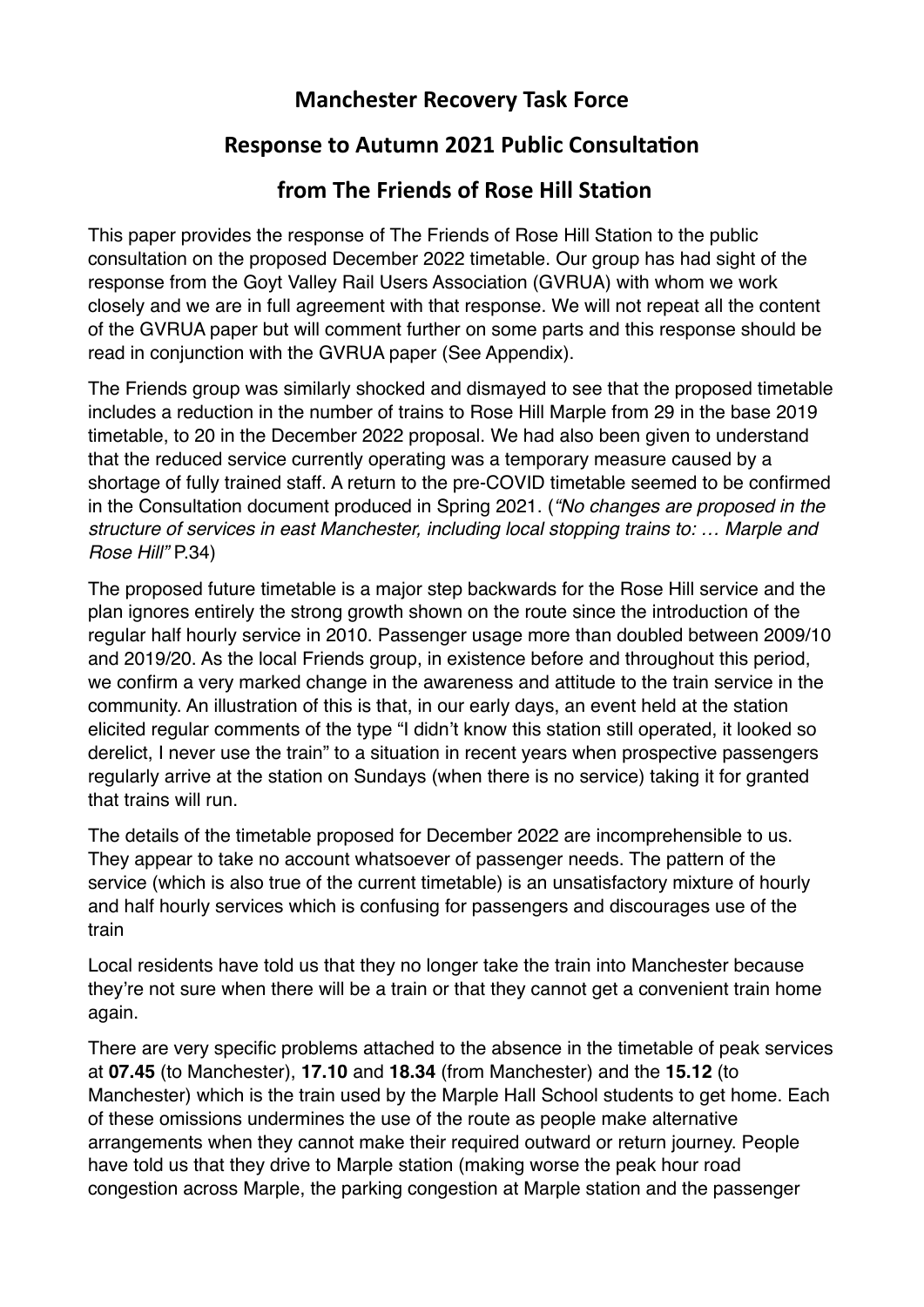congestion on the peak trains through Marple) and this distorts the picture of the potential for fare generation on the Rose Hill line.

We are very concerned that there is a gap in knowledge within the Northern passenger analysis about the use of the train by the school and Marple Ridge Danyers college students, largely between Woodley, Romiley and Rose Hill. This may be due to a deficit in fare collection and we have observed that many tickets are purchased when Northern do intermittent ticket checks at Rose Hill station.

In the past, Northern has argued that reducing the service on the Rose Hill route does not matter because there are good alternatives at nearby stations. This is not correct. The distance between Rose Hill and Marple is 1.7 kilometres and the route contains a steep hill at Brabyns Brow. People choose Rose Hill because it is their nearest and most convenient station. For many older residents (Marple has a high proportion of older residents) the walk is not suitable; this is also the case for anyone with a pushchair or mobility difficulties. In addition, we have learned from interactions with younger people on the platform that, if they live at the Rose Hill end of Marple, they don't know where Marple station is (neither station is in the centre of Marple).

As described in the GVRUA submission, increasing rail use is important to meeting the Government's transport decarbonisation targets and Transport for Greater Manchester's target that 50% of journeys should be made by modes other than car by 2040. Reducing the train service to Rose Hill works against the achievement of these goals.

We strongly re-state that passenger usage on the line more than doubled, to an estimated 215,270 journeys p.a. (an increase from 97,780 in 2009/10) during the period when a half hourly service and a suitable peak hour service were in place up to 2019/20.

In fact, we have been informed by Northern that their estimate over 2 periods in Autumn 2019 (pre Covid) is that approximately 225,000 customers were carried on the route. This equates to nearly 1.5 million passengers annually - greater than our estimates and a very considerable number of journeys made.

We believe this represents robust evidence for future usage even in the light of changing patterns of travel.

Northern have said that future timetables may need to change to match altered travel patterns. It is already becoming apparent that offpeak and weekend traffic across the network has recovered more quickly than peak ridership. Pre-pandemic, Rose Hill did not have additional peak services and, in light of the current circumstances (changes in travel patterns), we urge that a regular half hourly service needs to be provided every day, to meet the travel requirements of both previous and new rail users.

We believe that the timetable proposal neglects the growth potential for this line in the evenings and on Sundays. We fail to understand why Rose Hill, alone among Northern's routes into Manchester centre, does not have a full timetable. We concur with the GVRUA comments and recommendation:

It is the only route into Central Manchester that does not have a late evening or Sunday service. All other local services have a last departure from the city centre after 23.00 on weekdays, compared to the proposed 21.21 last departure to Rose Hill. As a minimum, we consider that later trains should be provided at 22.21 and 23.21, with the longer term aim of a half hourly service between 06.00 and Midnight. Similarly, we consider that there is a strong case for providing a regular half hourly service on Sundays.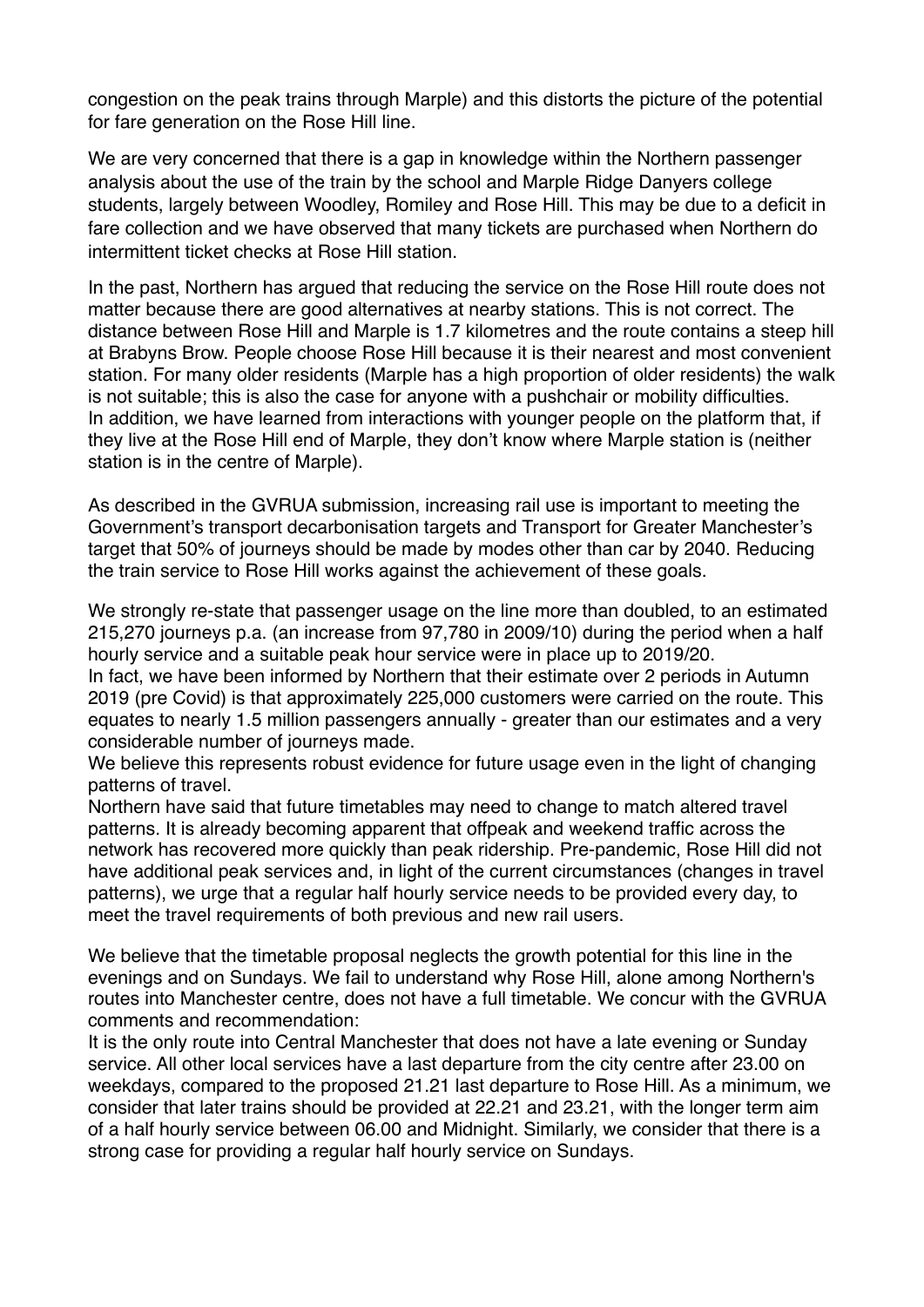The absence of late evening and Sunday services reduces the value of the service to people who work in the retail and hospitality industries in Greater Manchester and people who wish to use these industries as customers.

The importance to the local (Greater Manchester) economy of the evening and Sunday leisure and work opportunities is well known. Marple residents wish to take part in the full range of options available and it is short sighted of Northern not to make plans to develop rail travel as the preferred option for doing so.

It is Northern's stated intention to identify and 'grow' leisure travel by train. As a local group, we emphasise the potential along our route. The Hyde loop follows the Peak Forest Canal from Guide Bridge, providing many attractive walking routes, station to station, which Northern could promote and local Friends groups (and, almost certainly, walking groups e.g.the Ramblers Association) would be enthusiastic to support.

The Middlewood Way starts at Rose Hill and is an important leisure facility. Rose Hill can be a hub for cycling and walking station to station routes for example: picking up trains at Middlewood and Macclesfield and, via Lyme Park (National Trust), Disley stations which offers great potential for capturing and growing leisure travel ridership. In addition, there are many valued rural and canal walks linking Marple Romiley and Rose Hill stations which the local Friends groups are promoting.

The Alan Newton Way is a valuable cycle route into Stockport (and can link, for example, to the route along the River Mersey to Parrs Wood) and is easily accessed from Rose Hill.

These are some examples of where passenger growth can be fostered and we believe that doing so via Rose Hill would also serve to reduce some of the pressure on the Hope Valley line.

We have taken note of Nick Donovan's (Managing Director) assertion at the recent Northern Community Rail Conference that local groups like ours "are our eyes and ears on local needs". We believe strongly that the December 2022 timetable proposals fail to meet local needs and miss a valuable opportunity to develop growth in rail travel on the Hyde Loop line to Rose Hill.

### **The Friends of Rose Hill Station December 2021**

## **Appendix**

## **Manchester Recovery Task Force**

# **Response to Autumn 2021 Public Consultation from Goyt Valley Rail Users' Association**

### 1. **Introduction**

This paper provides the Goyt Valley Rail Users' Association's (GVRUA's) response to the public consultation on the proposed December 2022 timetable. GVRUA was formed in 1993 to campaign for better train services on the lines from Manchester Piccadilly to New Mills Central and Rose Hill Marple via Bredbury and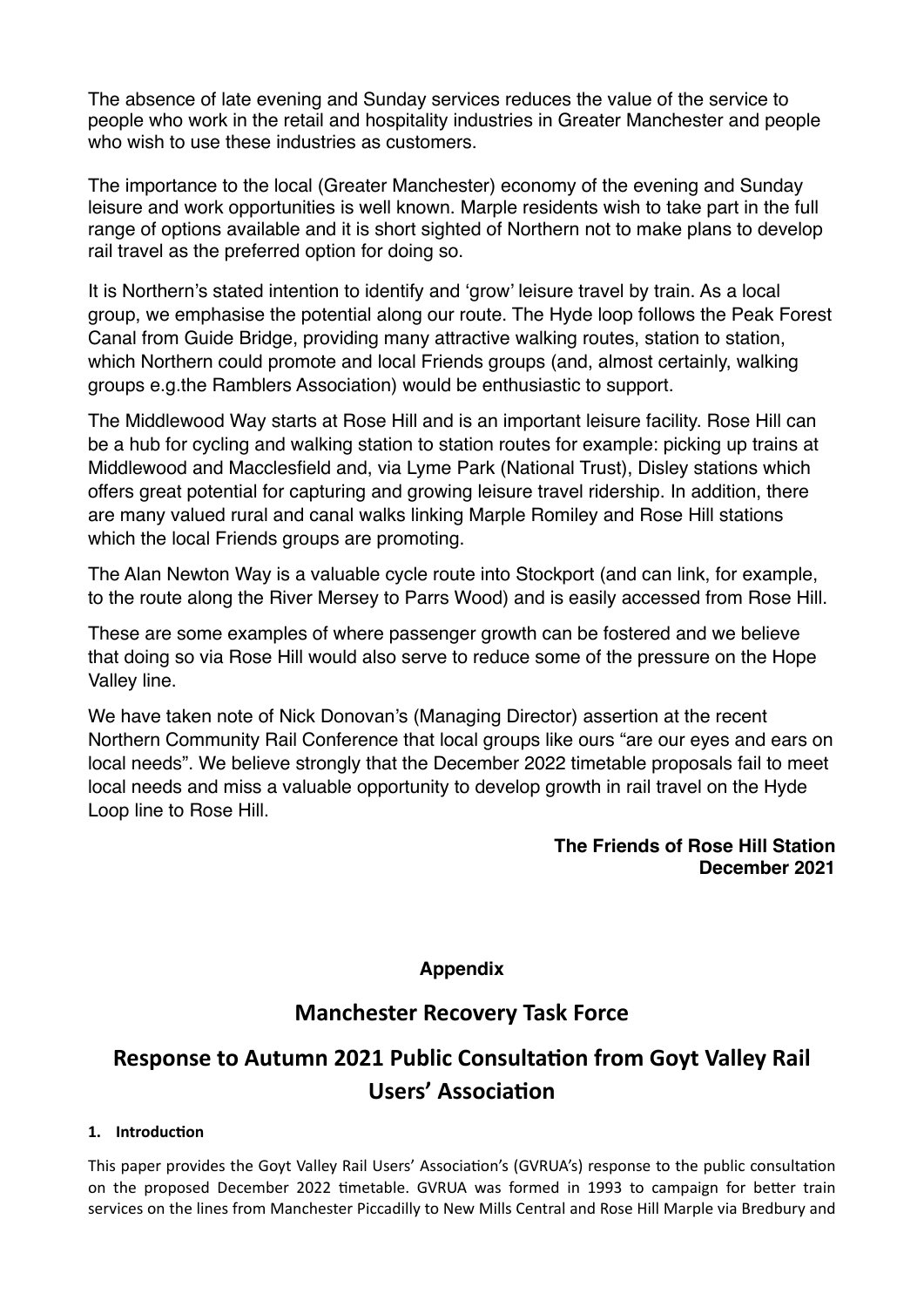Hyde. In this paper we comment only on issues relevant to the Goyt Valley routes and this should not be taken to imply support for, or opposition to, any of the other timetable proposals.

GVRUA recognizes that the primary purpose of the Task Force was to develop a robust solution to congestion on the Castlefield Corridor. However we consider it has provided an opportunity to look more broadly at services across the Greater Manchester conurbation and to rectify historical anomalies, which do not appear to have any market or social logic. We are concerned that if necessary changes are not made in 2022, the rail industry will become distracted by re-structuring and problems elsewhere on the network, resulting in the 2022 timetable becoming effectively set in stone for many years.

Following this Introduction we set out:

- The importance of restoring the full pre-COVID service to Rose Hill Marple, and extending the hours of operation to include late evenings and Sundays (Section 2);
- The need for additional Sunday and late evening services on the routes to Sheffield and New Mills (Sections 3 and 4); and
- A proposal for a modified timetable to New Mills and Rose Hill (Section 5). We consider this would be both more operationally efficient and more attractive to passengers, delivering a more frequent and regular service with no increase in the number of peak trains in service.

### **2. Rose Hill Proposals**

On page 34 of the Consultation document produced in Spring 2021, the proposals in relation to local services in South East Manchester are described as follows:

*"No changes are proposed in the structure of services in east Manchester, including local stopping trains to:* 

- *Hadfield and Glossop*
- *New Mills Central and Chinley*
- *Marple and Rose Hill*

In timetable Option C, Rose Hill Marple trains call at all stations every half hour, rather than missing out *some calls as at present."* 

GVRUA was therefore shocked to discover that the proposed timetable includes a reduction in the number of trains to Rose Hill Marple from 29 in the base 2019 timetable, to 20 in the December 2022 proposal. This is clearly inconsistent with the above statement and we are dismayed that it has been incorporated at this late stage, with no prior warning. Until now, we had been given to understand that the reduced service currently operating was a temporary measure caused by a shortage of fully trained staff. The December 2019 timetable provided a half hourly service between Manchester Piccadilly and Rose Hill via Hyde until 20.00 on weekdays, with a final last train in each direction shortly after 21.00. As we argue below, these hours of service are too limited and restrict the growth potential of the route. However the planned timetable does nothing to remedy these limitations, is poorly designed and represents a major step backwards for the route. In essence it offers two trains half an hour apart followed by a one hour gap over most of the day. The proposal seems to be to make permanent the reduced timetable that was introduced during the COVID pandemic, albeit with some minor changes.

The overall proposal reduces the overall level of service to around the level which existed prior to December 2010. In practice, the proposed service is worse than existed then. Before 2010, there was an hourly service throughout the day with extra trains inbound to Manchester in the morning peak and outbound in the evening peak. As shown below, the current proposal has no extra peak trains and does not provide a regular hourly service. While trains are at standardized times past each hour, one third of the trains needed to provide a regular half hourly service are missing. This results in a three hour repeating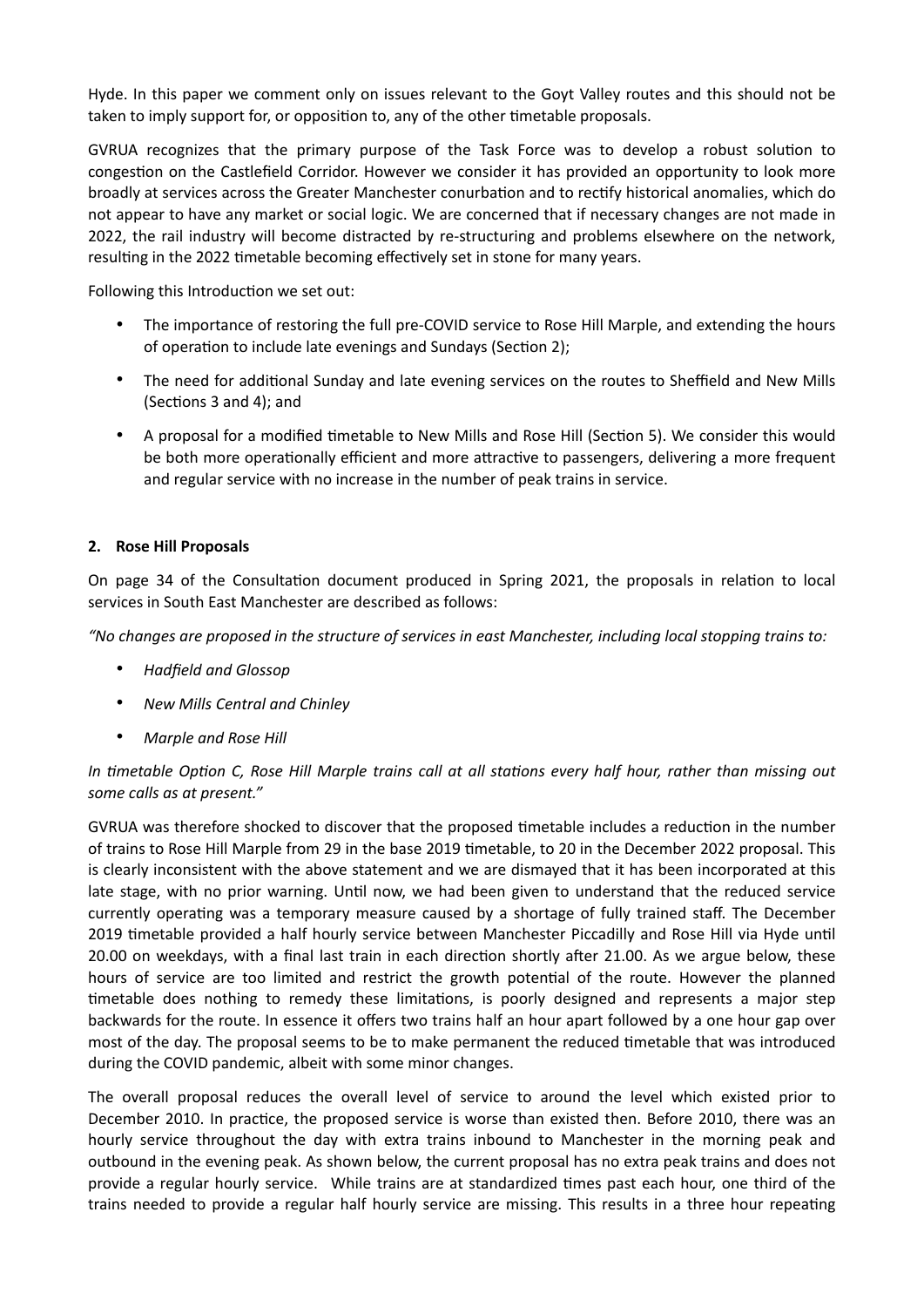cycle where, taking Rose Hill as an example, a train departs at 43 minutes past the hour in the first hour, 12 minutes past in the second and at both 12 and 43 minutes past in the third. This creates a timetable that is hard to remember and will result in passengers having to wait an extra half hour if they arrive in time for one of the missing trains. There is evidence that passengers value a regular interval timetable and the loss of ridership from the proposals is likely to be more than proportional to the reduction in frequency. This is particularly important for leisure trips, which form a bigger share of journeys post-COVID.

Table 1 summarises the 2019 and proposed December 2022 peak departures.

**Table 1: Base and Proposed Peak Departures** 

| <b>Base 2019 Timetable</b>                                             | <b>Proposed December 2022 Timetable</b> |  |  |  |
|------------------------------------------------------------------------|-----------------------------------------|--|--|--|
| Morning Peak Inbound Departures from Rose Hill (07.00 - 09.29)         |                                         |  |  |  |
| 07.13                                                                  | 07.11                                   |  |  |  |
| 07.45                                                                  |                                         |  |  |  |
| 08.20                                                                  | 08.12                                   |  |  |  |
| 08.45                                                                  | 08.43                                   |  |  |  |
| 09.13                                                                  |                                         |  |  |  |
| PM Peak Outbound Departures from Manchester Piccadilly (16.00 - 18.59) |                                         |  |  |  |
| 16.10                                                                  | 16.21                                   |  |  |  |
| 16.37                                                                  | 16.51                                   |  |  |  |
| 17.10                                                                  |                                         |  |  |  |
| 17.38                                                                  | 17.51                                   |  |  |  |
| 18.11                                                                  | 18.21                                   |  |  |  |
| 18.34                                                                  |                                         |  |  |  |

The table shows that there will be one hour gaps at the height of the peak in each direction. Prior to COVID, the 07.45 was the busiest train into Manchester in the morning peak and the removal of this train has resulted in a very large reduction in peak travel from Rose Hill (more than can be explained by changes in work patterns).

A further problem is that skip stopping at Fairfield and Hyde North is proposed to continue. Rather than alternate trains stopping at these stations, the proposal is that departures from Manchester at 21 minutes past the hour do not call at Fairfield, while those leaving at 51 minutes past omit Hyde North. This results in these stations not getting any trains every  $3<sup>rd</sup>$  hour. A few peak trains do stop at both these stations. Consequences of the proposal include Fairfield only having one train from Manchester after 17.51 and Hyde North having no morning peak trains to Manchester between 07.27 and 08.57. If it is possible to eliminate skip stopping in the peak, it should be possible to do so at off peak times also.

The proposed timetable seems to be driven by operational efficiency, assuming only 2 train diagrams are allocated to the service, rather than taking any account of passenger needs. It appears to be based on the mistaken and outdated perception that the route is little used and has limited growth potential. In reality, it has shown strong growth since the half hourly service was introduced in 2010. In the following decade, ridership more than doubled at each of the three stations which saw their service level doubled and are only served by Rose Hill trains. Strong growth was also experienced at Fairfield and Hyde North, despite only having an hourly service for most of the day. ORR station usage statistics show that this was continuing in 2019/20, despite the impact of COVID 19 in the last 2 periods of the year. This is shown in Table 2. This growth has been achieved despite the route having no late evening or Sunday service.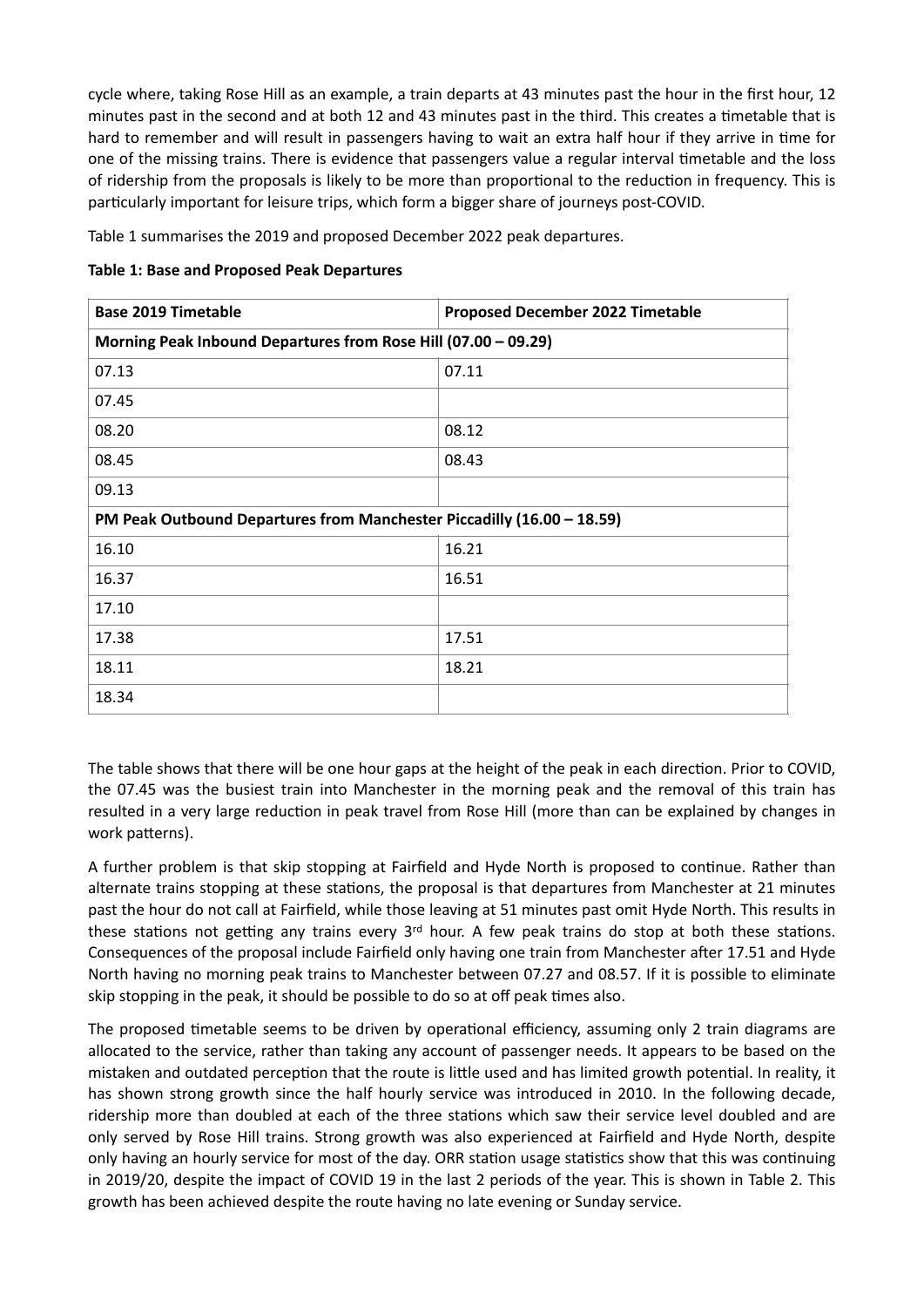#### **Table 2: Growth at Stations Served Only by Rose Hill Trains**

| <b>Station</b> | <b>Estimated Usage</b> |         |         | <b>Usage Growth Factor</b> |                       |
|----------------|------------------------|---------|---------|----------------------------|-----------------------|
|                | 2009/10                | 2018/19 | 2019/20 | 2009/10 to<br>2018/19      | 2018/19 to<br>2019/20 |
| Fairfield      | 10,832                 | 41.296  | 43,316  | 4.00                       | 1.05                  |
| Hyde North     | 53,458                 | 108,708 | 116,178 | 1.54                       | 1.09                  |
| Hyde Central   | 34.614                 | 48.836  | 53,358  | 2.17                       | 1.07                  |
| Woodley        | 35.744                 | 78,852  | 85,502  | 2.14                       | 1.08                  |
| Rose Hill      | 97,780                 | 210,904 | 215,270 | 2.20                       | 1.02                  |
| <b>Total</b>   | 232,428                | 488,596 | 513,624 | 2.21                       | 1.05                  |

Data for Northern is only available, on the ORR website, from 2011/12. From then to 2019/20 growth at these stations was 75% compared to 18% for the operator as a whole, so it is clear that the Rose Hill route has experienced far higher than average growth.

In the past, Northern has argued that reducing the service on the Rose Hill route does not matter because there are good alternatives at nearby stations. This is not correct. In reality, the walking distances<sup>[1](#page-5-0)</sup> to the nearest stations to those served exclusively by the Rose Hill via Hyde service are:

- <span id="page-5-1"></span>• Rose Hill to Marple – 1.7 kilometres;
- Woodley to Bredbury 1.5 kilometres;
- Hyde Central to Newton for Hyde 1.6 kilometres;
- Hyde North to Flowery Field 0.8 kilometres;
- Fairfield to Gorton 1.9 kilometres.

In addition there is a particularly steep hill between Marple and Rose Hill. The generally accepted maximum walking distance to a station is 800 metres. This provides the primary catchment area for a suburban station. Clearly all the above stations, except Hyde North, are further than this from their nearest alternative and there is little or no overlap between their primary catchment areas.

Looking beyond the rail ridership issues, there are important socio-demographic reasons why the Rose Hill route needs a good train service:

- 1. There is a high proportion of older residents in the catchment areas of Rose Hill and Woodley stations, who are likely to become more dependent on public transport as they age. In the absence of a good service they are more likely to experience greater social isolation and poorer health;
- 2. Conversely almost the entire catchment areas of the Hyde stations are in the most deprived 30% of communities in England, with much in the 10% most deprived. The proportion of people in full time work is low and the proportion who are unemployed is relatively high, while the level of educational attainment is also below average. The proportion of people who are economically inactive for reasons such as caring for others or long term sickness is very high, and double the regional average for the North West. This is precisely the type of community that the Government's levelling up agenda is designed to support. In order to counter the high levels of unemployment and economic inactivity, they need good access to the employment and education opportunities in Manchester City Centre. Recent evidence also shows that commuting levels have remained higher among lower income groups during the pandemic, than among those on higher incomes.

Increasing rail use is also important to meeting the Government's transport decarbonisation targets and Transport for Greater Manchester's target that 50% of journeys should be made by modes other than car by 2040. Reducing the train service to Rose Hill works against the achievement of these goals.

<span id="page-5-0"></span><sup>&</sup>lt;sup>[1](#page-5-1)</sup> From Google Maps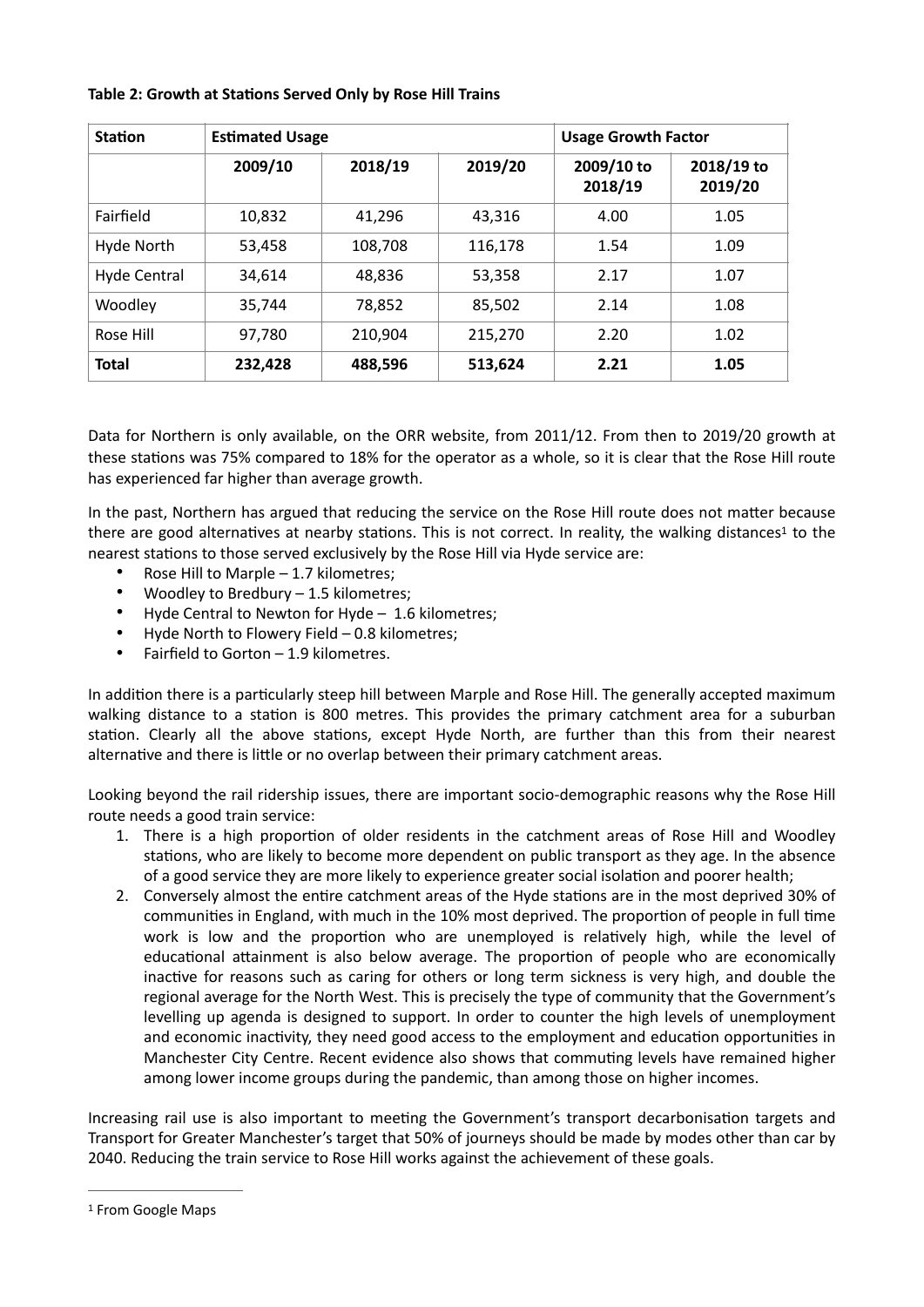Accordingly, GVRUA strongly supports the restoration of the full pre-COVID service frequency on the Rose Hill route. However, this will not be sufficient, in itself, to allow the route to achieve its full potential. It is the only route into Central Manchester that does not have a late evening or Sunday service. All other local services have a last departure from the city centre after 23.00 on weekdays, compared to the proposed 21.21 last departure to Rose Hill. As a minimum, we consider that later trains should be provided at 22.21 and 23.21, with the longer term aim of a half hourly service between 06.00 and Midnight. Similarly, we consider that there is a strong case for providing a regular half hourly service on Sundays.

The absence of late evening and Sunday services reduces the value of the service to people who work in the retail and hospitality industries in Greater Manchester and people who wish to use these industries as customers. As noted above, access to these opportunities is especially important to residents of deprived communities in Hyde.

The restricted service hours will suppress ridership compared to a more comprehensive service directly, because journeys at times when there is no service cannot be made by train. They will also have an indirect impact because passengers whose return journey is not possible are likely to choose another route or mode for the outward leg of their journey, or not travel at all. Similarly people making the outward leg of their journey on a Sunday cannot travel by train from Rose Hill or Hyde Loop stations and therefore will not use the Rose Hill service for the return leg, even if this is made on a weekday.

### **3. Sheffield Services**

GVRUA welcomes the proposed improved in the regularity of the Manchester – Sheffield stopping services and the elimination of skip stopping between New Mills and Sheffield. This should improve the attractiveness of the service and encourage greater usage.

However we are dismayed that the shortened operating day on Sundays introduced during the pandemic is planned to be made permanent. The first arrival into Manchester will not be until 10.34, one hour later than in 2019, and the last departure at 20.45, one hour earlier than before. The first arrival in Manchester is too late for workers in the retail sector to commute by train, and the last departure is too early for people who work in the hospitality sector. It is currently not possible to have an evening out in Manchester on a Sunday and return by train. This limited service also greatly restricts opportunities for days out and weekends away by rail.

As rail travel recovers from the effects of COVID, leisure travel, including on Sundays, will be increasingly important. If Northern is to take full advantage of this an attractive, comprehensive Sunday service will be needed, starting earlier in the morning and finishing in the late evening. As a minimum first step, we believe that the full pre-COVID Sunday timetable should be reinstated immediately. This would offer a first arrival in Manchester at 09.33 and a last departure at 21.45.

As GVRUA has proposed previously, we would wish to see the first morning service from Manchester and the last evening service from Sheffield routed via New Mills Central rather than Stockport, calling at the main intermediate stations between there and Manchester Piccadilly.

We note that the last evening service via New Mills is proposed to leave Sheffield at 22.27 on Saturdays, compared to 22.47 on Mondays to Fridays. Given there is likely to be more late evening demand on Saturdays, this seems odd and undesirable. The last outbound service from Manchester is at 20.48 on Saturdays as against 21.48 on Mondays to Fridays. This greatly restricts opportunities for Hope Valley residents to spend time in Manchester in the evening, even 21.48 is unduly early.

#### **4. New Mills Services**

GVRUA welcomes the retention of a regular half hourly service pattern between Manchester and New Mills Central on weekdays through a combination of trains terminating at New Mills and those continuing to Sheffield. This contrasts with the proposals for the Rose Hill service and seems to show that the Task Force does appreciate the benefits of a regular service pattern. We also welcome the restitution of additional